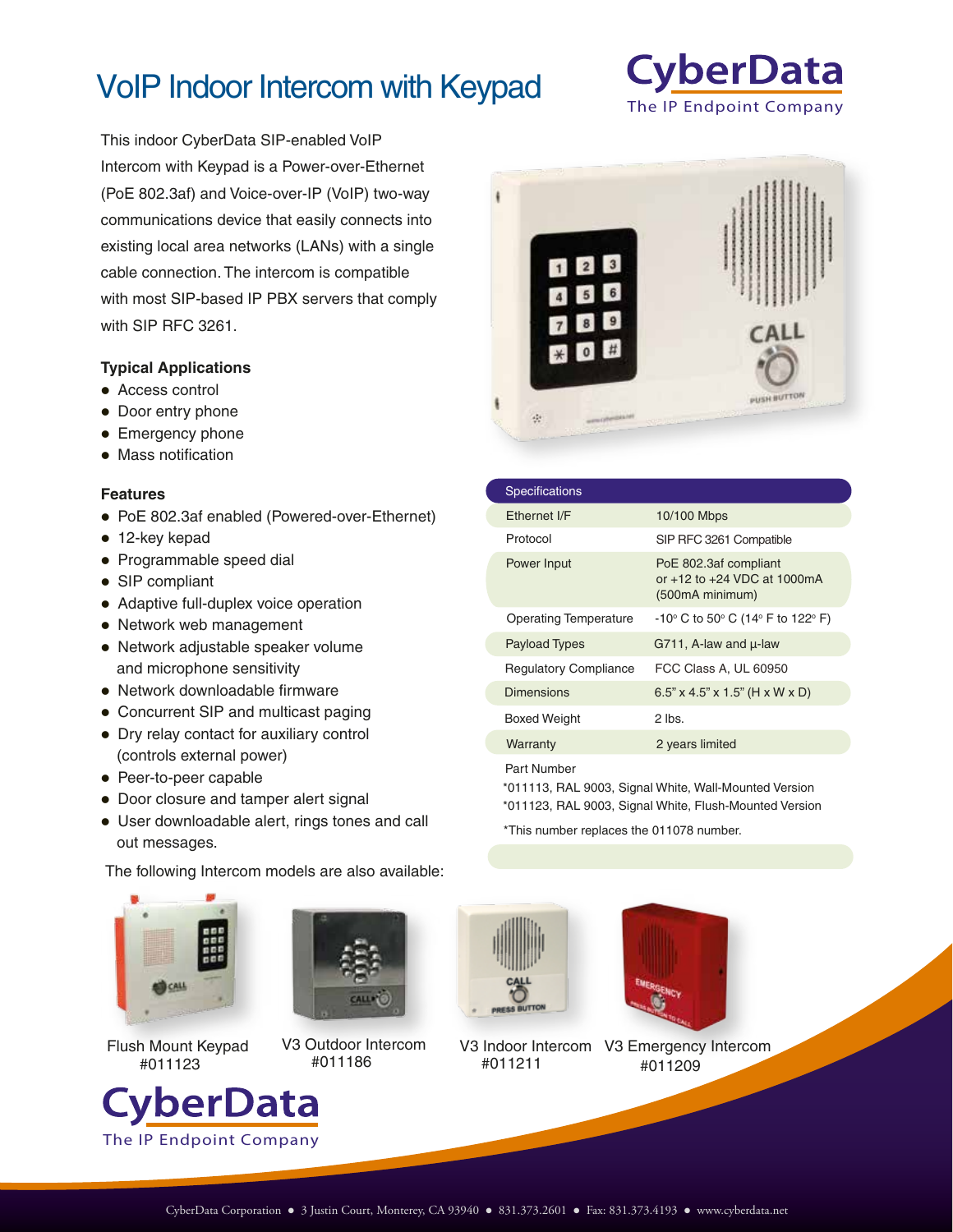### VoIP Indoor Intercom with Keypad